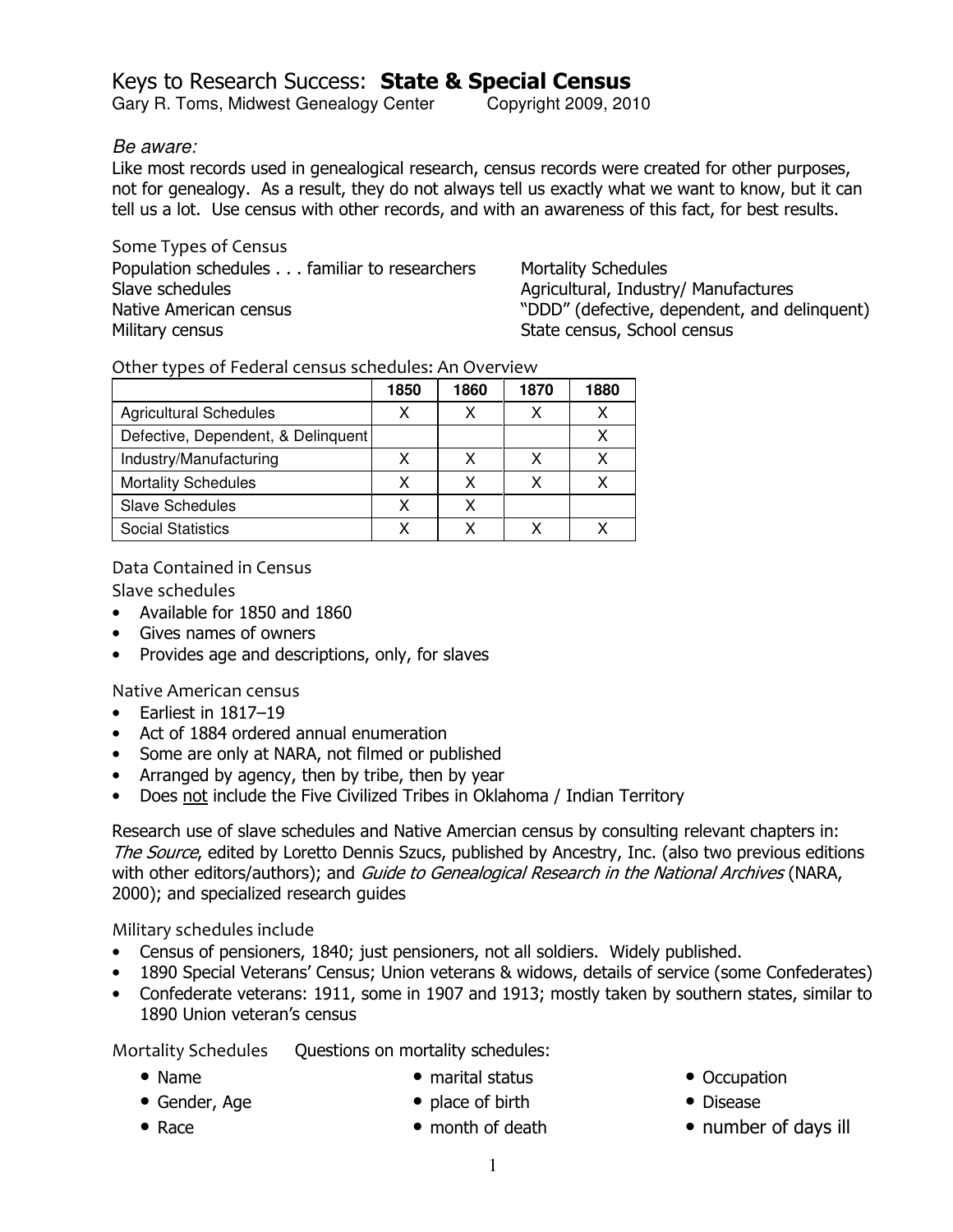Supplemental Schedules: Agricultural, Industry/Manufacturers, etc.

- Provide details of livelihood, income
- Description of homeplace
- Amount of production
- Nature of business

Special schedules: The DDD – defective, dependent and delinquent

- Taken in 1880: look for mark in columns 15-20, then see supplemental schedule
- Details those classified as "insane" or "idiots", those in prisons, maimed or crippled, those deaf and mute, blind, homeless children, and paupers and indigents
- 15 states filmed by NARA; seven states had none
- Some schedules appear to be missing or incomplete

Questions vary by category. Some examples include:

- Duration of present attack
- Total number of attacks
- Age at which first attack occurred
- Residence when at home
- Is this child's father deceased? / Is this child's mother deceased?
- Has this child been abandoned by his/her parents?
- Has he/she been rescued from criminal surroundings?
- See: http://www.familytreemagazine.com/upload/images/PDF/DDDschedules.pdf

## **Different types of Census: Non-Federal** Some local, special census available, such as:

- School census; some in family units, with parents' names, many give ages of children
- Especially valuable if they help you bridge missing 1890, or predate 1850
- These are limited and scattered, but always check for them
- Search FHL catalog, local library collections, USGenWeb sites, and appropriate archives

State Census Schedules — Can be a major resource.

- Wider coverage makes these more valuable
- Earliest ones taken in colonies in 1623
- Many from 1790s and after mirror the Federal schedules
- Fewer state schedules survive than for the Federal census
- More difficult to locate and access
- Some states have much available; Lainhart (below) will lead you to it. New York, Kansas, Iowa, Michigan and Mississippi are all great examples. Five states took census in 1885 with Federal assistance. Others took state census on their own. Always check Lainhart.
- 1925 Iowa reputed to be the best state schedule in terms of genealogical data collected; New York schedules are great.
- Few Missouri state census schedules survive

State Census Records, by Ann S. Lainhart – major resource (Gen. Pub. Co., 1992); copies available in many libraries. MGC has circulating copies. Check: Census Substitutes & State Census Records: An Annotated Bibliography of Published Name Lists for All 50 U.S. States and State Censuses for 37 States, by William Dollarhide (Family Roots Pub. Co., 2008). See also charts in The Source (various editions) and in *Guide to Genealogical Research in the National Archives* (NARA, 2000) and listed entries in The American Census Handbook by Thomas Jay Kemp (Scholarly Resources, 2001).